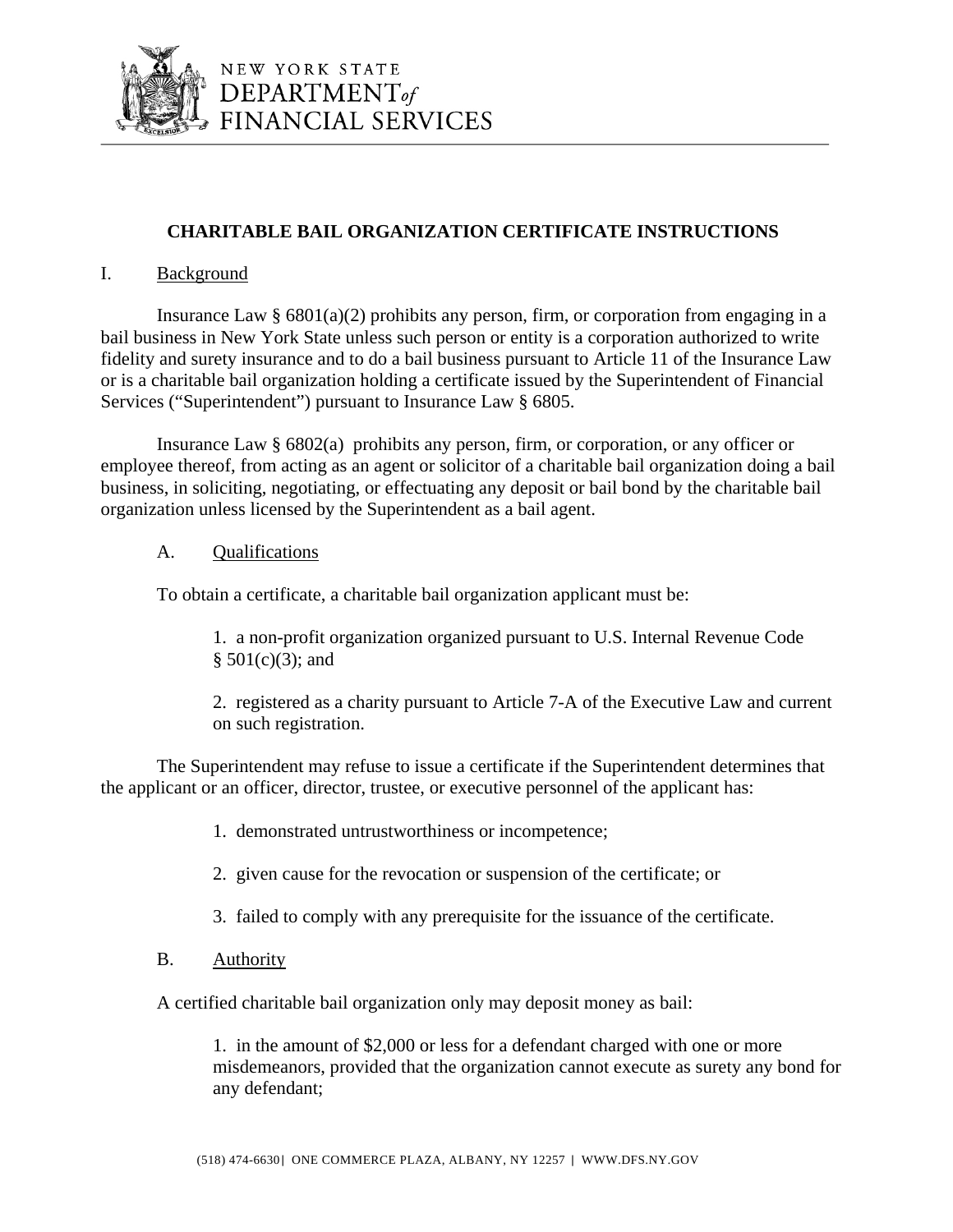2. on behalf of a person who is financially unable to post bail; and

3. in one county in New York, unless its principal place of business is located within a city with a population of one million or more (i.e., New York City), in which case the organization may deposit money as bail in all of the counties comprising the city.

A certified charitable bail organization may not charge a premium or receive compensation for acting as a charitable bail organization.

## C. Certificate Term

 A charitable bail organization certificate will be valid for a term of five years from issuance. If an applicant for a renewal certificate files an application before the expiration of the certificate, then the certificate will continue in full force and effect either until the Superintendent issues the renewal certificate or until five days after the Superintendent refuses to issue the renewal certificate.

## II. How to Apply

## A. Application

To obtain a charitable bail organization certificate, an applicant must submit:

1. a fully completed application for charitable bail organization certificate, including all applicable attachments;

2. a check in the amount of \$1,000.00 made payable to the "Superintendent of Financial Services," and

3. mail to New York State Department of Financial Services, Licensing Bureau, One Commerce Plaza, Albany, NY 12257

Note that the Department will charge \$20.00 for each check dishonored by the bank.

## B. Fingerprinting

 All officers, directors, trustees, and executive personnel of the applicant must be fingerprinted. Please use the following link to obtain updated information on the fingerprinting process: http://www.dfs.ny.gov/insurance/iindx.htm. Once on this page, select Electronic Fingerprinting for Officers and Directors.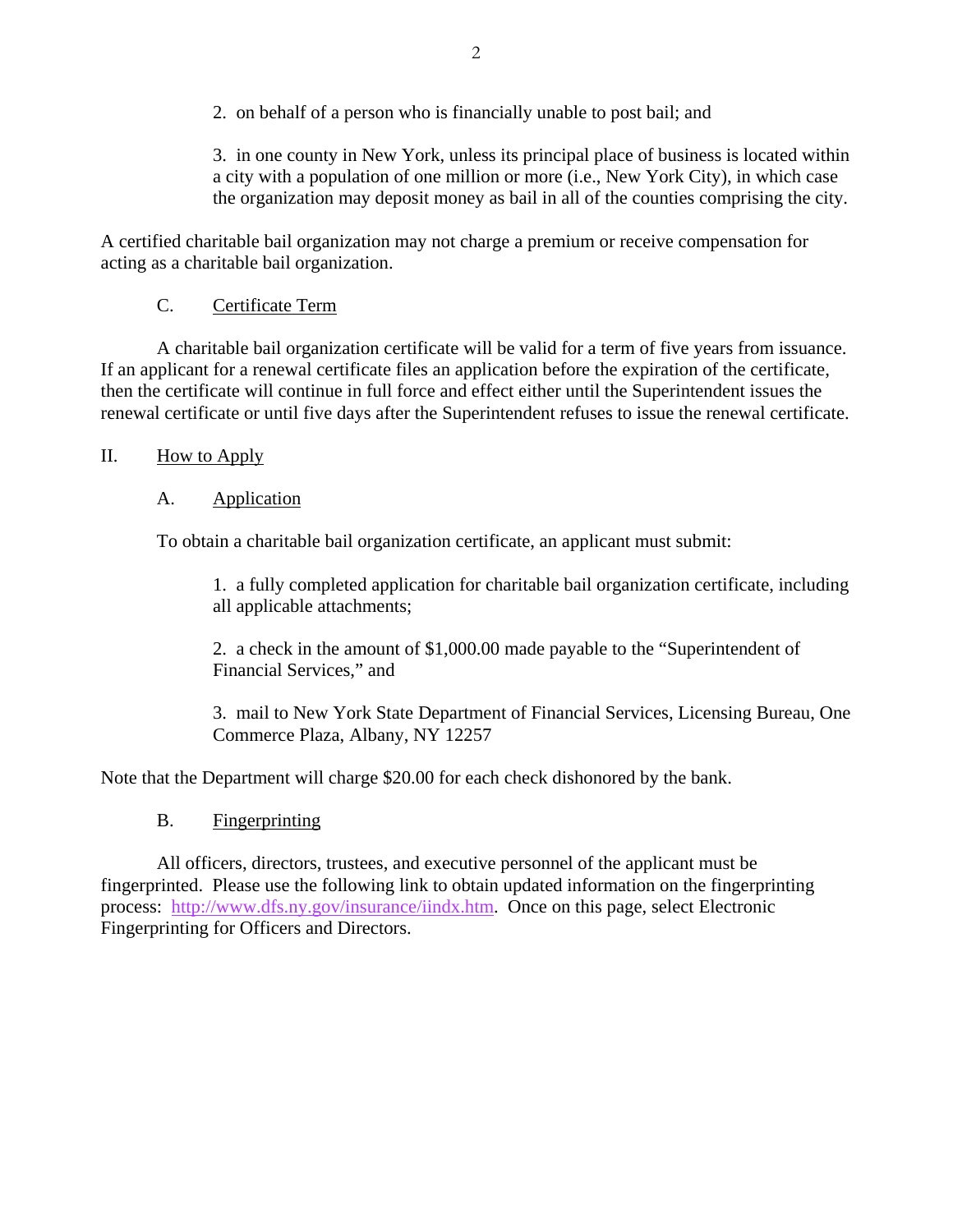### **ORIGINAL/RECERTIFICATION NEW YORK STATE DEPARTMENT OF FINANCIAL SERVICES**

# **Attention: Licensing Bureau**

One Commerce Plaza Albany, New York 12257

### **APPLICATION FOR CHARITABLE BAIL ORGANIZATION CERTIFICATE UNDER INSURANCE LAW SECTION 6805**

**http://www.dfs.ny.gov** 

|                                                                                                                                                                                         |                   |                     | FOR DEPT USE ONLY      |        |
|-----------------------------------------------------------------------------------------------------------------------------------------------------------------------------------------|-------------------|---------------------|------------------------|--------|
|                                                                                                                                                                                         |                   | Certificate No.     |                        |        |
|                                                                                                                                                                                         |                   |                     |                        |        |
|                                                                                                                                                                                         |                   |                     |                        |        |
|                                                                                                                                                                                         |                   |                     |                        |        |
|                                                                                                                                                                                         |                   |                     |                        |        |
| 1. Name of Applicant: _______<br>Name in Full                                                                                                                                           |                   |                     | Fed. Employer ID No. * |        |
| <b>Principal Business</b><br>Address (required): __________                                                                                                                             |                   |                     |                        |        |
| Street and No. (required)                                                                                                                                                               |                   |                     | P.O. Box (if any)      |        |
| City, Town, or Village<br>County                                                                                                                                                        | State<br>Zip Code |                     | Telephone No.          |        |
| Mailing Address: ______________<br>(required) (indicated<br>if same as business)                                                                                                        |                   |                     |                        |        |
| County<br>City, Town, or Village                                                                                                                                                        | State<br>Zip Code |                     | <b>Website Address</b> |        |
| (If either address changes, then the applicant must notify this Department in writing immediately.)                                                                                     |                   |                     |                        |        |
| 2. Indicate if the applicant is a: _________ Corporation ________ Unincorporated Association _______ Community Chest                                                                    |                   |                     |                        |        |
| Letter Council and Council and Tennis Council and Tennis Council and Tennis Council and Tennis Council and Tenn                                                                         |                   |                     |                        |        |
| 3. List all officers, directors, trustees, and executive personnel and provide the information requested below. (Attach additional sheets if necessary.)<br>a. Name (Last, First, M.I.) | Title             | Social Security No. | Date of Birth          | Sex    |
| Residence: No. and Street (required) P.O. Box (if any)                                                                                                                                  | City              | State               | Zip Code               | F<br>M |
|                                                                                                                                                                                         |                   |                     |                        |        |
| b. Name (Last, First, M.I.)                                                                                                                                                             | Title             | Social Security No. | Date of Birth          | Sex    |
|                                                                                                                                                                                         |                   |                     |                        | F<br>М |
| Residence: No. and Street (required)<br>P.O. Box (if any)                                                                                                                               | City              | State               | Zip Code               |        |
| c. Name (Last, First, M.I.)                                                                                                                                                             | Title             | Social Security No. | Date of Birth          | Sex    |
|                                                                                                                                                                                         |                   |                     |                        | F<br>M |
| Residence: No. and Street (required)<br>P.O. Box (if any)                                                                                                                               | City              | State               | Zip Code               |        |
| d. Name (Last, First, M.I.)                                                                                                                                                             | Title             | Social Security No. | Date of Birth          | Sex    |
| P.O. Box (if any)<br>Residence: No. and Street (required)                                                                                                                               | City              | State               | Zip Code               | F<br>M |
|                                                                                                                                                                                         |                   |                     |                        |        |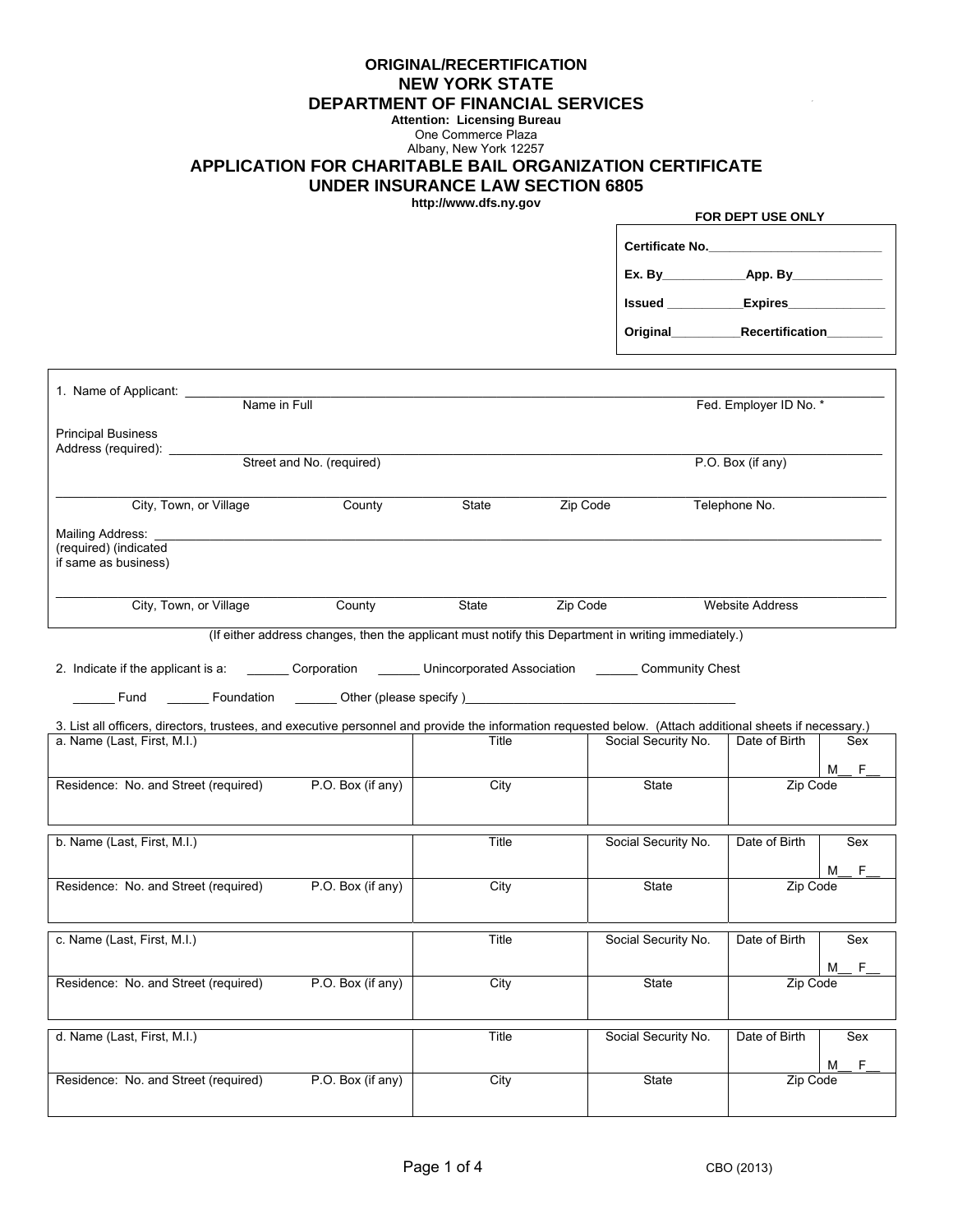4. Provide the name(s), title(s), date(s) of birth, and New York bail agent license number(s) (if applicable) of the individual(s) who will be authorized to appoint and terminate bail agents on behalf of the applicant (attach additional sheets as necessary):

| $\mathbf{C}$ .                                                                                                                                  |
|-------------------------------------------------------------------------------------------------------------------------------------------------|
|                                                                                                                                                 |
| $e$ .                                                                                                                                           |
| 5. List the county or counties in which the applicant intends to deposit money as bail:<br><u> 1990 - Johann Barn, fransk politik (f. 1980)</u> |

6. Attach a copy of the applicant's trust instrument, corporate charter, articles of incorporation, articles of association, or other written instrument by which the applicant is created under state law.

 $\_$  , and the set of the set of the set of the set of the set of the set of the set of the set of the set of the set of the set of the set of the set of the set of the set of the set of the set of the set of the set of th

7. Attach evidence of the applicant's tax exempt status pursuant to Internal Revenue Code Section 501(c)(3).

8. Attach evidence that the organization is registered as a charity pursuant to Executive Law Article 7-A.

 $\_$ 

9. Complete and submit the attached attestation for each individual named in item 3 above.

10. Applicant agrees that any action or proceeding brought against it in New York State for or on account of any act or transaction made in connection with its charitable bail business may be served upon (check one box):

□ A. If applicant's principal business address is **not** in New York State, then serve applicant at the following **New York State** address:

|                                                                            | Attention: | Name of Applicant |          |
|----------------------------------------------------------------------------|------------|-------------------|----------|
|                                                                            |            | Number and Street |          |
|                                                                            | City       | State             | Zip Code |
| □ B. Agent for service of process at the following New York State address: |            |                   |          |
|                                                                            |            |                   |          |
|                                                                            | Attention: | Name of Applicant |          |
|                                                                            |            |                   |          |
|                                                                            |            | Number and Street |          |

 (a) Has the applicant ever been convicted of a crime, had a judgment withheld or deferred, or is the applicant currently charged with committing a crime?…………………...……………………..………………………….………………………………………………...

"Crime" includes a misdemeanor, felony or a military offense. "Convicted" includes, but is not limited to, having been found guilty by verdict of a judge or jury, having entered a plea of guilty or nolo contendere, or having been given probation, a suspended sentence or a fine.

Yes or No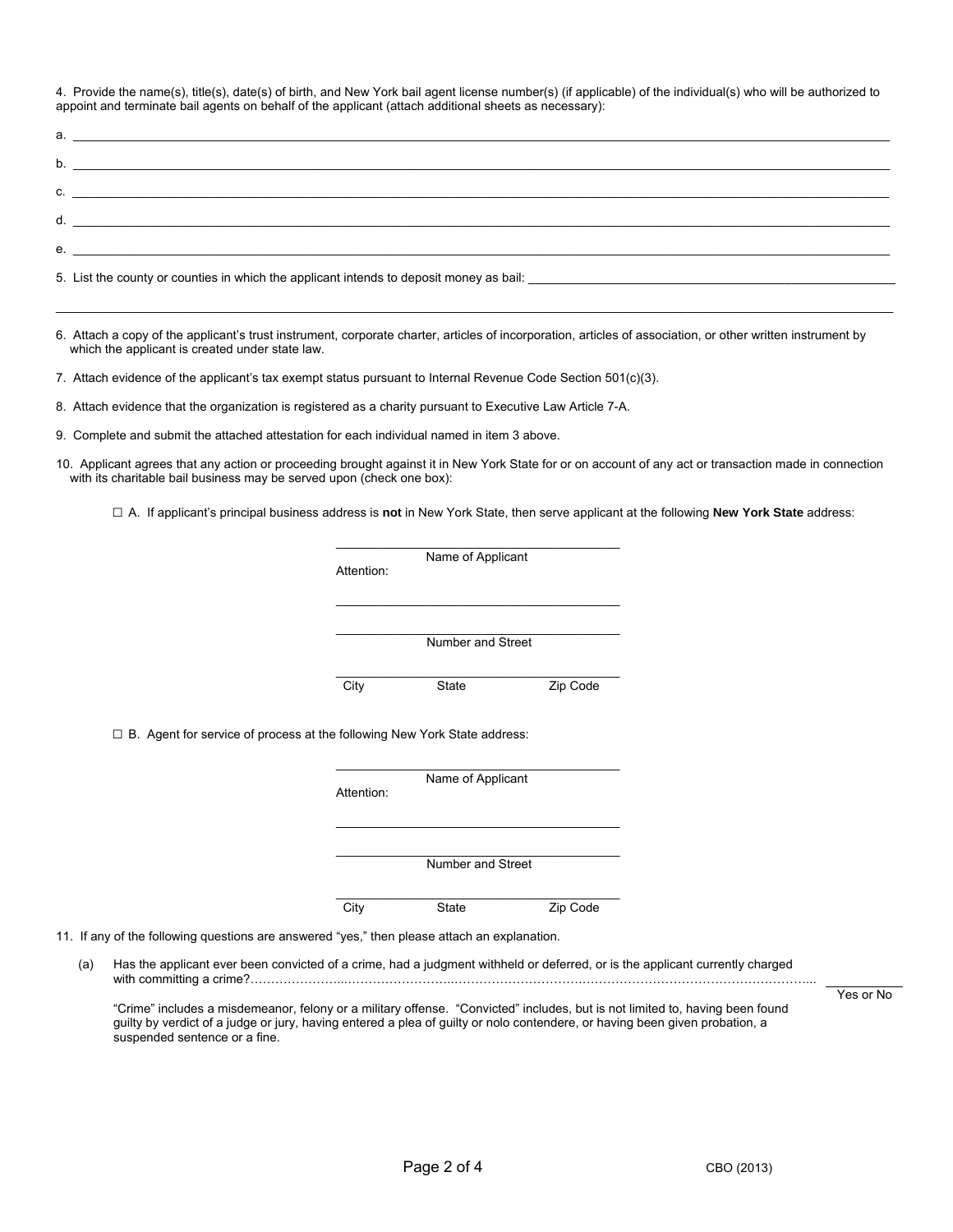#### 11 CONTD.

| (b) | Has the applicant ever been named or involved as a party in an administrative proceeding regarding any professional or                                                                                                                                                                                                                                                                                                                                                                                                                                                                                                                                                                                                                           |           |
|-----|--------------------------------------------------------------------------------------------------------------------------------------------------------------------------------------------------------------------------------------------------------------------------------------------------------------------------------------------------------------------------------------------------------------------------------------------------------------------------------------------------------------------------------------------------------------------------------------------------------------------------------------------------------------------------------------------------------------------------------------------------|-----------|
|     | "Involved" means having a license censured, suspended, revoked, canceled, terminated; or, being assessed a fine, a cease<br>and desist order, a prohibition order, a compliance order, placed on probation, sanctioned or surrendering a license to resolve<br>an administrative action. "Involved" also means being named as a party to an administrative or arbitration proceeding which is<br>related to a professional or occupational license or registration. "Involved" also means having a license or registration<br>application denied or the act of withdrawing an application to avoid a denial. You may EXCLUDE terminations due solely to<br>noncompliance with continuing education requirements or failure to pay a renewal fee. | Yes or No |
| (c) | Has any demand been made or judgment rendered against the applicant for overdue monies by an insurer, insured or producer,<br>or ever been subject to a bankruptcy proceeding? Do not include personal bankruptcies unless they involve funds held on                                                                                                                                                                                                                                                                                                                                                                                                                                                                                            |           |
| (d) | Has the applicant ever been notified by any jurisdiction to which the business entity is applying of any delinquent tax obligation                                                                                                                                                                                                                                                                                                                                                                                                                                                                                                                                                                                                               | Yes or No |
|     | If you answer yes, identify the jurisdiction(s): If you are really contained by the state of the state of the state of the state of the state of the state of the state of the state of the state of the state of the state of                                                                                                                                                                                                                                                                                                                                                                                                                                                                                                                   | Yes or No |
| (e) | Is the applicant a party to, or ever been found liable in any lawsuit, arbitration or mediation proceeding involving allegations of<br>fraud, misappropriation or conversion of funds, misrepresentation or breach of fiduciary                                                                                                                                                                                                                                                                                                                                                                                                                                                                                                                  |           |
| (f) | Has the applicant ever had an insurance agency contract or any other business relationship with an insurance company                                                                                                                                                                                                                                                                                                                                                                                                                                                                                                                                                                                                                             | Yes or No |
|     |                                                                                                                                                                                                                                                                                                                                                                                                                                                                                                                                                                                                                                                                                                                                                  | Yes or No |
| 12. | <b>RECERTIFICATION APPLICANTS MUST ANSWER THIS QUESTION.</b>                                                                                                                                                                                                                                                                                                                                                                                                                                                                                                                                                                                                                                                                                     |           |
|     |                                                                                                                                                                                                                                                                                                                                                                                                                                                                                                                                                                                                                                                                                                                                                  | Yes or No |

#### **Applicant Certification and Attestation**

The undersigned hereby certifies under penalty of perjury that:

• all of the information submitted in this application is true and complete and I am aware that submitting false information or omitting pertinent or material information in connection with this application is grounds for certificate revocation and may subject the applicant and me to civil or criminal penalties;

• where required by law, the applicant hereby designates the New York State Superintendent of Financial Services to be its agent for service of process regarding all charitable bail matters in New York State and agrees that service upon the Superintendent is of the same legal force and validity as personal service upon the applicant;

• the applicant grants permission to the New York State Superintendent of Financial Services to verify any information supplied with any federal, state, or local government agency;

• the New York State Superintendent of Financial Services is hereby authorized to give any information the Superintendent may have concerning the applicant to any federal, state, or local agency, or any other organization as references in New York Insurance Law Section 110, and the Superintendent, and any other person acting on the Superintendent's behalf, are hereby released from any and all liability of whatever nature by reason of furnishing such information; and

• it is acknowledged that the applicant understands and complies with the applicable provisions of the New York Insurance Law and regulations promulgated thereunder.

 $\_$  , and the set of the set of the set of the set of the set of the set of the set of the set of the set of the set of the set of the set of the set of the set of the set of the set of the set of the set of the set of th

 $\_$  , and the set of the set of the set of the set of the set of the set of the set of the set of the set of the set of the set of the set of the set of the set of the set of the set of the set of the set of the set of th

Name of Applicant **Date Date Date Date Date Date Date Date Date Date** 

Signature of Officer, Director, Trustee, or Executive Personnel Email Address of Officer, Director,

Trustee, or Executive Personnel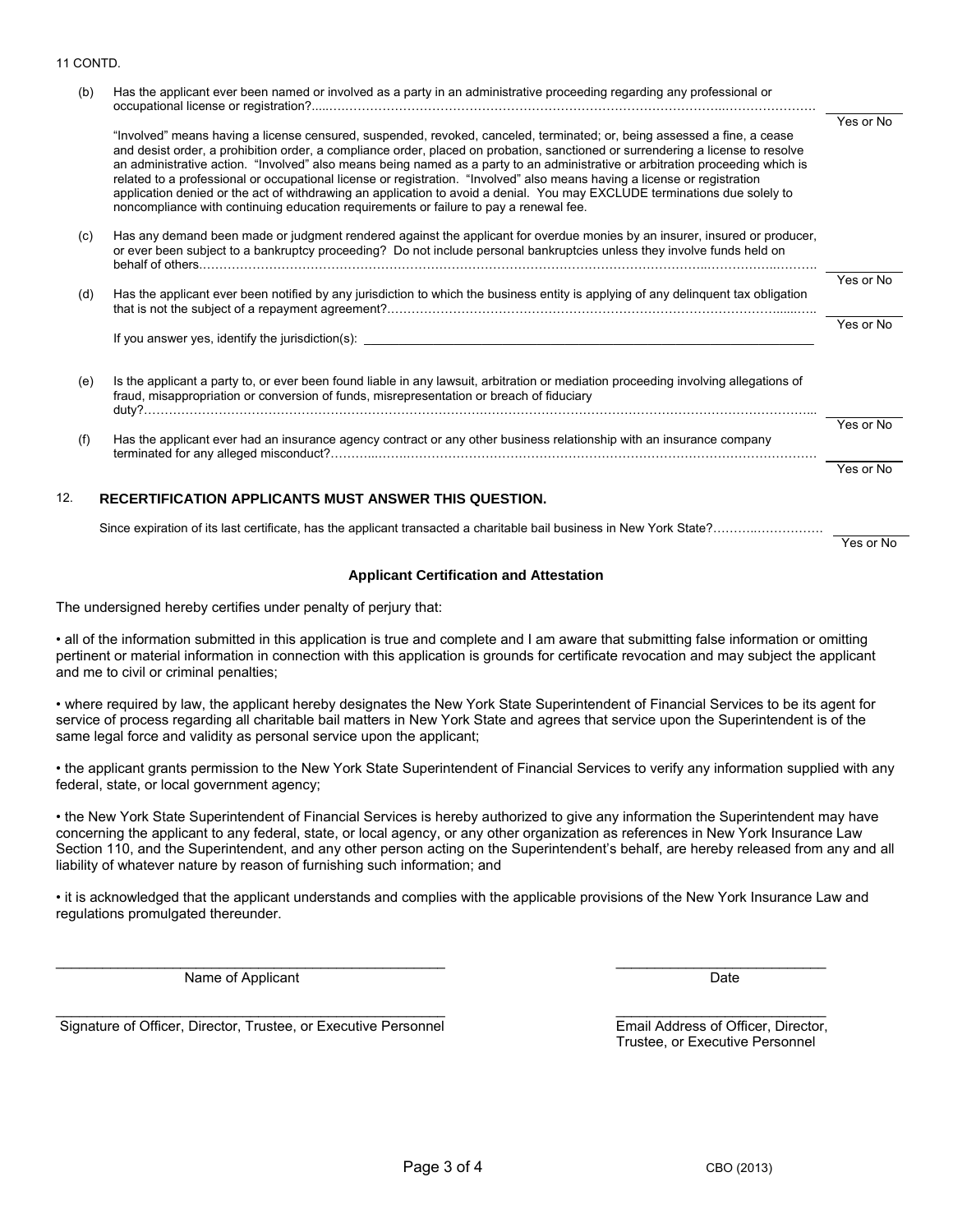### **\* PRIVACY NOTIFICATION \***

Pursuant to Article 1, Section 5 of the New York State Tax Law, it is mandatory that you report your social security number and/or employer identification number. Your failure to respond may be reported to the New York State Department of Taxation and Finance. These tax identification numbers are being collected to enable the Department of Taxation and Finance to identify entities that are delinquent in or have understated their tax liabilities, and may be used for any purpose authorized by the New York Tax Law. They will be maintained by the Director of the Licensing Bureau, New York State Department of Financial Services, One Commerce Plaza, Albany, New York 12257. Telephone: (518) 474-6630.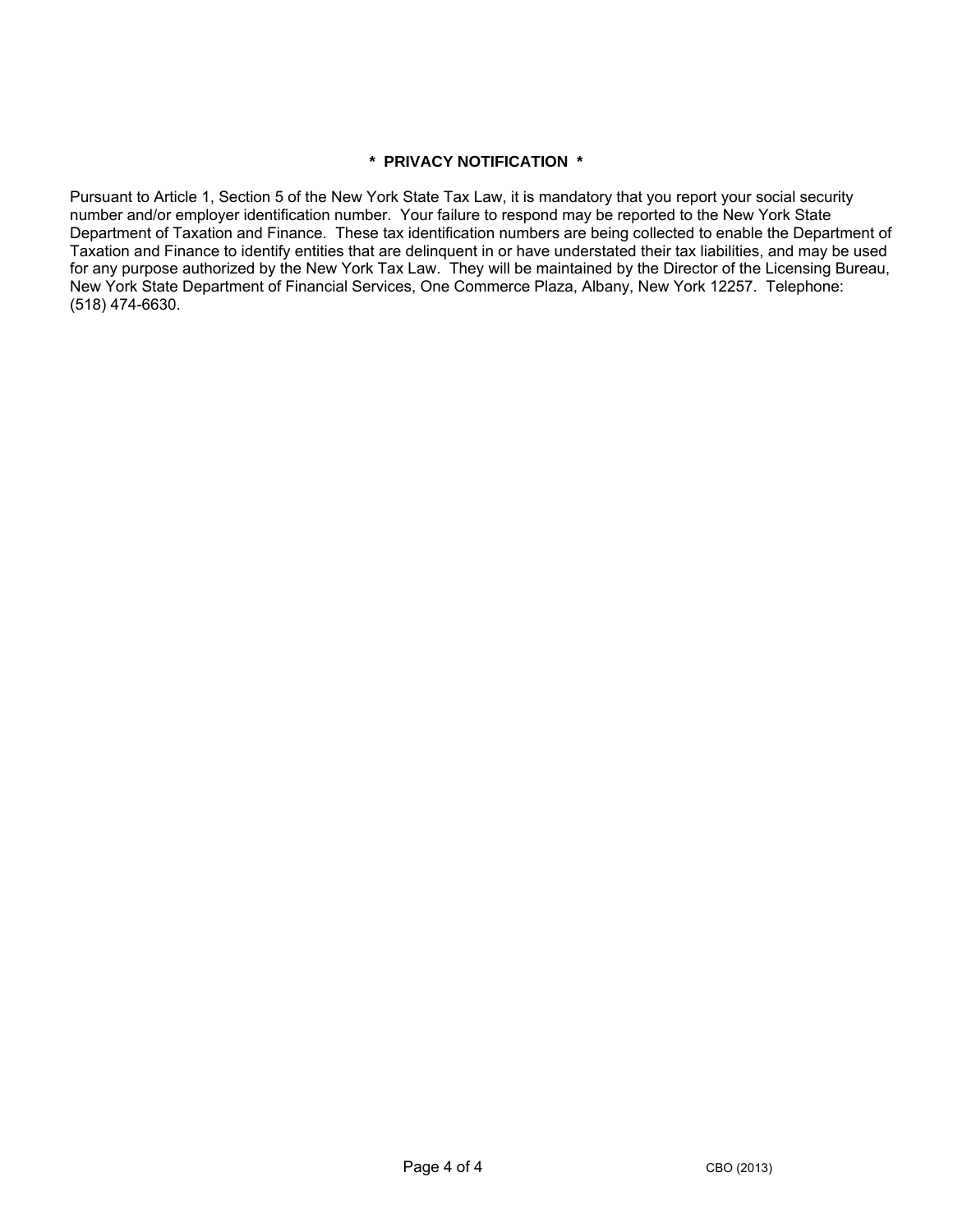

NEW YORK STATE DEPARTMENT<sub>of</sub><br>FINANCIAL SERVICES

# CHARITABLE BAIL ORGANIZATION

# ATTESTATION OF OFFICER, DIRECTOR, TRUSTEE, OR EXECUTIVE PERSONNEL

Full name and address of charitable bail organization applicant:

In connection with the above named charitable bail organization applicant, I herewith make representations and supply information about myself as hereinafter set forth. (Attach addendum or separate sheet if space hereon is insufficient to answer any question fully.) IF ANSWER IS "NO" or "NONE", THEN SO STATE.

\_\_\_\_\_\_\_\_\_\_\_\_\_\_\_\_\_\_\_\_\_\_\_\_\_\_\_\_\_\_\_\_\_\_\_\_\_\_\_\_\_\_\_\_\_\_\_\_\_\_\_\_\_\_\_\_\_\_\_\_\_\_\_\_\_\_\_\_\_\_\_\_\_\_\_\_\_\_

\_\_\_\_\_\_\_\_\_\_\_\_\_\_\_\_\_\_\_\_\_\_\_\_\_\_\_\_\_\_\_\_\_\_\_\_\_\_\_\_\_\_\_\_\_\_\_\_\_\_\_\_\_\_\_\_\_\_\_\_\_\_\_\_\_\_\_\_\_\_\_\_\_\_\_\_\_\_

| If "yes," then please give the reason for the change:                                                                                        |           |  |  |  |
|----------------------------------------------------------------------------------------------------------------------------------------------|-----------|--|--|--|
|                                                                                                                                              |           |  |  |  |
|                                                                                                                                              |           |  |  |  |
|                                                                                                                                              |           |  |  |  |
|                                                                                                                                              |           |  |  |  |
|                                                                                                                                              |           |  |  |  |
| 7. Present/proposed position with the charitable bail organization applicant:<br><u> 1989 - Johann Stoff, amerikansk politiker (d. 1989)</u> |           |  |  |  |
|                                                                                                                                              | Yes or No |  |  |  |

If "yes," then please attach a completed and signed child support obligation form.

Page 1 of 2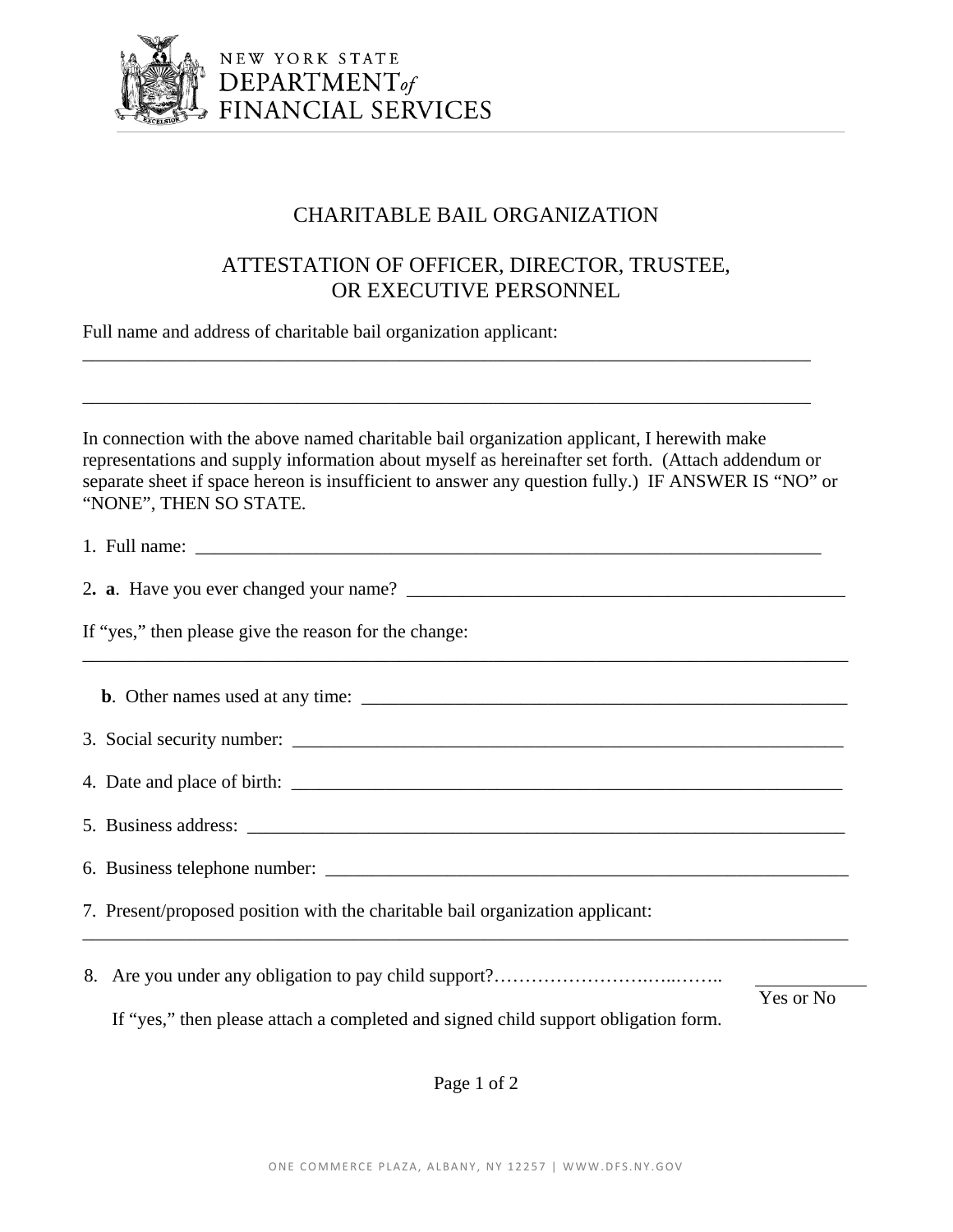9. If any of the following questions are answered "yes," then please attach an explanation.

Other than traffic violations:

|     | (a) Have your ever been convicted of a crime, had a judgment withheld or deferred, or                                                                                                                                                                                                                                                                                                                                                                                                                                                                                                                                                                                                                                                                                                                                                           |           |
|-----|-------------------------------------------------------------------------------------------------------------------------------------------------------------------------------------------------------------------------------------------------------------------------------------------------------------------------------------------------------------------------------------------------------------------------------------------------------------------------------------------------------------------------------------------------------------------------------------------------------------------------------------------------------------------------------------------------------------------------------------------------------------------------------------------------------------------------------------------------|-----------|
|     | "Crime" includes a misdemeanor, felony, or a military offense. You may exclude<br>misdemeanor traffic citations or convictions involving driving under the influence<br>("DUI") or driving while intoxicated ("DWI"), driving without a license, reckless<br>driving, or driving with a suspended or revoked license, and juvenile offenses.<br>"Convicted" includes, but is not limited to, having been found guilty by verdict of<br>a judge or jury, having entered a plea of guilty or nolo contendere, or having been<br>given probation, a suspended sentence, or a fine.                                                                                                                                                                                                                                                                 | Yes or No |
| (b) | Have you ever been named or involved as a party in an administrative proceeding<br>regarding any professional or occupational license, certification, or registration?                                                                                                                                                                                                                                                                                                                                                                                                                                                                                                                                                                                                                                                                          |           |
|     | "Involved" means having a license, certification, or registration censured,<br>suspended, revoked, canceled, or terminated; being assessed a fine; being subject<br>to a cease and desist order, a prohibition order, or a compliance order; being<br>placed on probation; being sanctioned; surrendering a license, certification, or<br>registration to resolve an administrative action; being named as a party to an<br>administrative or arbitration proceeding that is related to a professional or<br>occupational license, registration, or certification; or having a license, registration,<br>or certification application denied or the act of withdrawing an application to<br>avoid a denial. You may exclude terminations due solely to noncompliance with<br>continuing education requirements or failure to pay a renewal fee. | Yes or No |
| (c) | Has any demand been made or judgment rendered against you for overdue monies,<br>or have your ever been subject to a bankruptcy proceeding? Do not include<br>personal bankruptcies unless they involve funds held on behalf of others                                                                                                                                                                                                                                                                                                                                                                                                                                                                                                                                                                                                          |           |
| (d) | Have you ever been notified by any jurisdiction of any delinquent tax obligation                                                                                                                                                                                                                                                                                                                                                                                                                                                                                                                                                                                                                                                                                                                                                                | Yes or No |
|     | If you answer yes, identify the jurisdiction(s):                                                                                                                                                                                                                                                                                                                                                                                                                                                                                                                                                                                                                                                                                                                                                                                                | Yes or No |
| (e) | Have you ever been notified by any jurisdiction of any delinquent tax obligation                                                                                                                                                                                                                                                                                                                                                                                                                                                                                                                                                                                                                                                                                                                                                                |           |
|     |                                                                                                                                                                                                                                                                                                                                                                                                                                                                                                                                                                                                                                                                                                                                                                                                                                                 | Yes or No |
|     | I hereby certify under penalty of perjury that I am acting on my own behalf and that the foregoing<br>statements are true and correct to the best of my knowledge and belief.                                                                                                                                                                                                                                                                                                                                                                                                                                                                                                                                                                                                                                                                   |           |

Signature Date

Page 2 of 2

 $\overline{\phantom{a}}$  , and the contract of the contract of the contract of the contract of the contract of the contract of the contract of the contract of the contract of the contract of the contract of the contract of the contrac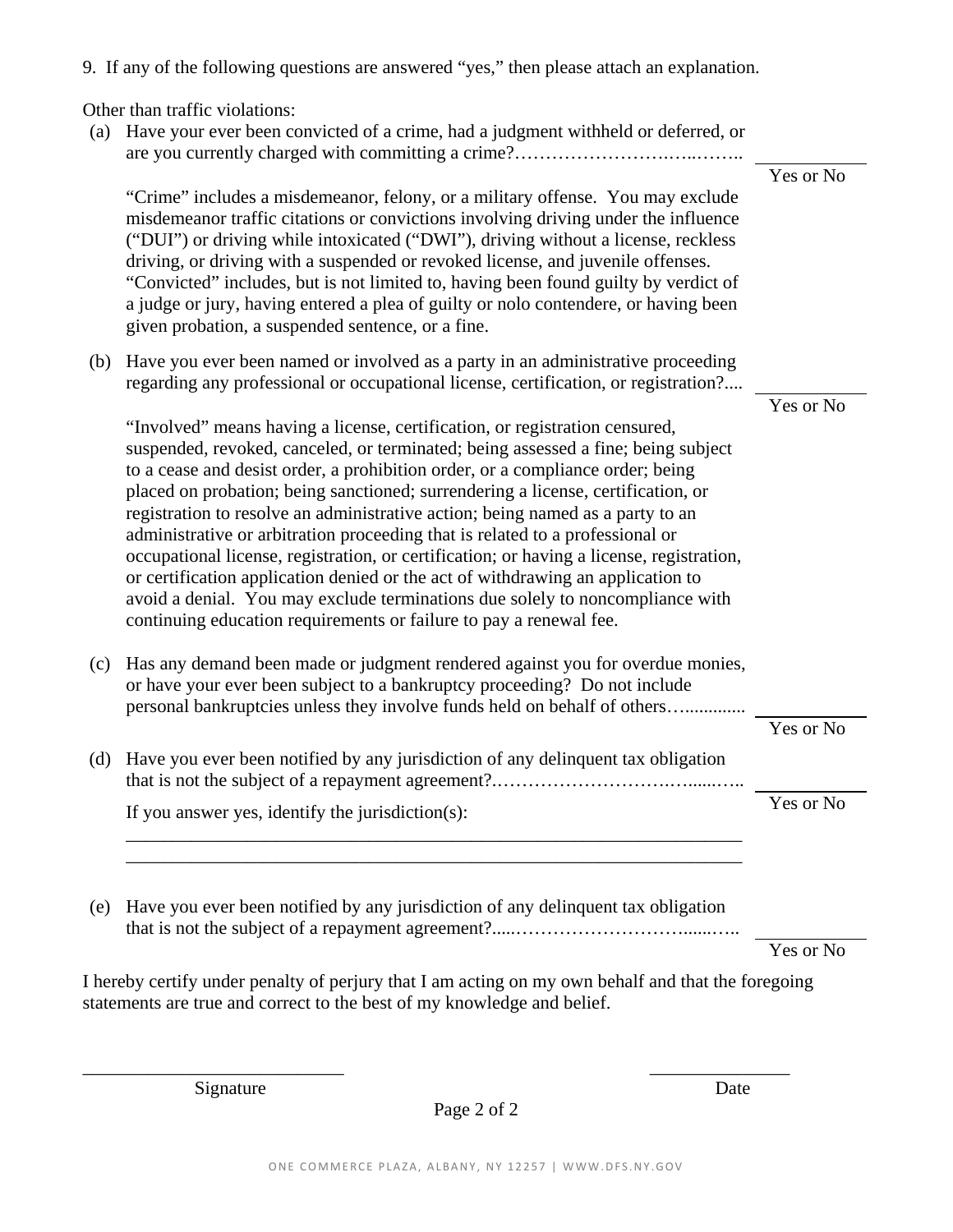

NEW YORK STATE DEPARTMENT<sub>of</sub> FINANCIAL SERVICES

# FINGERPRINTING PROCESS/PROCEDURE

The New York State Division of Criminal Justice Services (DCJS) has a contractual agreement with MorphoTrust USA to provide electronic fingerprint processing services on a statewide basis for all individuals requiring a criminal background check.

New York State Department of Financial Services applicants with an address in New York State are required to be electronically fingerprinted by MorphoTrust USA. Contact MorphoTrust USA at 877-472-6915 or www.Identogo.com for electronic fingerprinting.

Card scanned fingerprints will not be accepted from any applicant with any address in New York. Any application bearing an address in New York State submitted with card scanned fingerprint cards will be rejected. Applications must be submitted with proof of being electronically fingerprinted through IdentoGO by MorphoTrust USA.

Applicants who do not have any address in New York State and are unable to go to a MorphoTrust USA Electronic Fingerprinting location in New York MUST PRE-ENROLL WITH MORPHOTRUST at https://uenroll.identogo.com/ A signed copy of the preenrollment confirmation page MUST be attached to the New York fingerprint cards and sent to this Department with the application packet and licensing fee.

Only the fingerprint cards furnished to the applicant by the New York State Department of Financial Services can be used; out of state fingerprint cards are not acceptable and will be returned. Applications received without the pre-enrollment confirmation page will be rejected.

Note – Fingerprinting is required for all adjuster, bail bond/charitable bail\*, and life settlement provider\*/intermediary\*/ broker\* licenses.

Fingerprinting is required for any person wishing to be an officer/director\* of an insurance company.

\*FBI fingerprints are also required

| <b>Fingerprint Fee for Adjusters</b>                              | \$87.00 |
|-------------------------------------------------------------------|---------|
| Fingerprint Fee for Bail Bond Agents/Charitable Bail Organization | \$99.00 |
| Fingerprint Fee for Life Settlement Providers,                    |         |
| Life Settlement Intermediaries, and Life Settlement Brokers       | \$99.00 |
|                                                                   |         |

See following page for additional information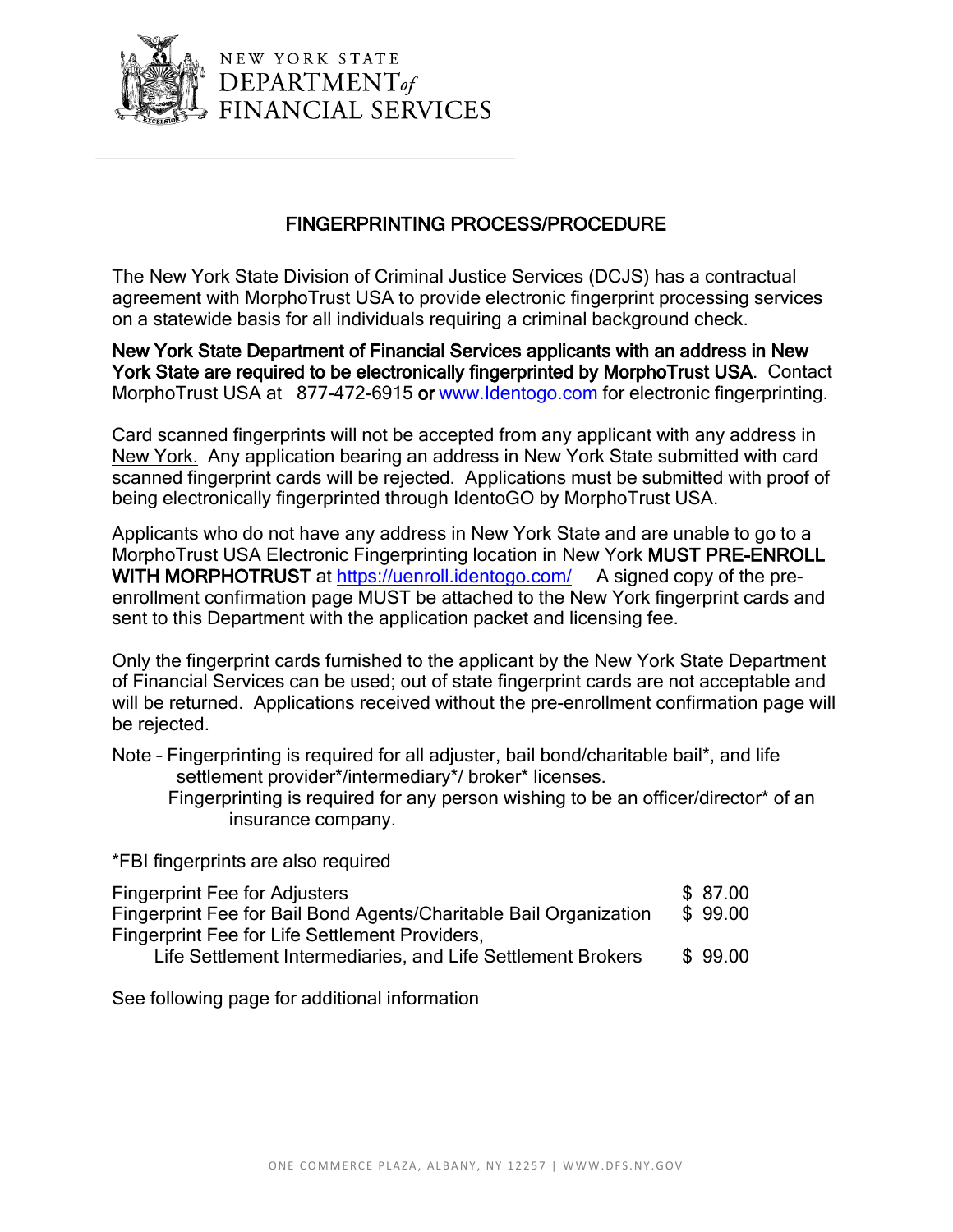## **Fingerprinting Services - Information Form**

**ELECTRONIC - Instructions for applicant: visit www.Identogo.com or call 877-472-6915 to schedule an appointment for fingerprinting. You will be required to provide all the information on this form and bring the required forms of identification to your fingerprinting appointment.**

**CARD SCANNED - Applicants who do not have any address in New York State and are unable to go to a MorphoTrust USA Electronic Fingerprinting location in New York (for list of locations go to www.Identogo.com) MUST pre-enroll with MORPHOTRUST at UEnroll.identogo.com Print and sign the completed pre-enrollment confirmation page, which includes a barcode printed on the top right of the page. Mail the signed pre-enrollment confirmation page and the completed fingerprint cards to this Department with the application packet and licensing fee.**

ORI: NY921270Z Contributor Agency: NEW YORK STATE DEPT. OF FINANCIAL SERVICES One Commerce Plaza, Albany, NY 12257

Job or License Type: Choose one from below:

| <b>SERVICE CODE</b> |                                                             |
|---------------------|-------------------------------------------------------------|
| 1544H9              | <b>Employee Applicant</b>                                   |
| 1544S3              | Public/Independent Adjuster                                 |
| 1544RN              | Professional Bondsman/Charitable Bail Organization          |
| 1544JT              | Life Settlement Broker                                      |
| 1544K7              | Life Settlement Intermediary                                |
| 1544NR              | Life Settlement Provider                                    |
| 154405              | Princ, Exec, Dir Ins Co (provide name of insurance company) |

### \_\_\_\_\_\_\_\_\_\_\_\_\_\_\_\_\_\_\_\_\_\_\_\_\_\_\_\_\_\_\_\_\_\_\_\_\_\_\_\_\_\_\_\_\_\_\_\_\_\_\_\_\_\_\_\_\_\_\_\_\_\_\_\_\_\_\_\_\_\_\_\_\_\_\_\_\_\_\_\_ **\*\*IMPORTANT\*\***

**If you do not have a Social Security Number, you must contact the NYS Dept. of Financial Services at 518-474-6630 or licensing@dfs.ny.gov**

Following information will be needed by MORTPHOTRUST:

New Submission OR Resubmission Name of Applicant /Alias / Maiden Name(s) Street Address/City/State/Zip/State & Country of Birth/Country of Citizenship/Social Security Number Date of Birth/Age/Sex/Race/Ethnicity/Height/Weight/Skin Tone/Eye Color/Hair Color

### **ELECTRONIC FINGERPRINT Accepted Forms of Identification Section:**

**NOTE: Applicant** *MUST* **present two (2) forms of ID, at least one of which must have a photo (see Column A):** 

| Column A - Valid Photo Identification:                                                  | <b>Column B - Valid Supplementary Identification:</b>                                                    |
|-----------------------------------------------------------------------------------------|----------------------------------------------------------------------------------------------------------|
| U.S. Passport (unexpired or expired)                                                    | Voter registration card                                                                                  |
| Permanent Resident Card                                                                 | U.S. Military card or draft card                                                                         |
| Alien Registration Receipt Card                                                         | Military dependent's ID card                                                                             |
| Unexpired Foreign Passport                                                              | <b>Coast Guard Merchant Mariner Card</b>                                                                 |
| Driver's License or Photo ID Card                                                       | Native American Tribal Document                                                                          |
| (issued by U.S. State or Territory)                                                     | Canadian Driver's License                                                                                |
| School or College ID Card (with photo)                                                  | U.S. Social Security Card                                                                                |
| <b>Unexpired Employment Authorization</b><br>with photo (Form I-766, I-688, I688A or B) | Original or certified copy of a Birth Certificate issued<br>by authorized U.S. agency with official seal |
| Photo ID Card issued by federal, state, or local govt.                                  | Certification of Birth Abroad (issued by U.S. Department<br>of State)                                    |
|                                                                                         | U.S. Citizen Id Card (Form I-197)                                                                        |